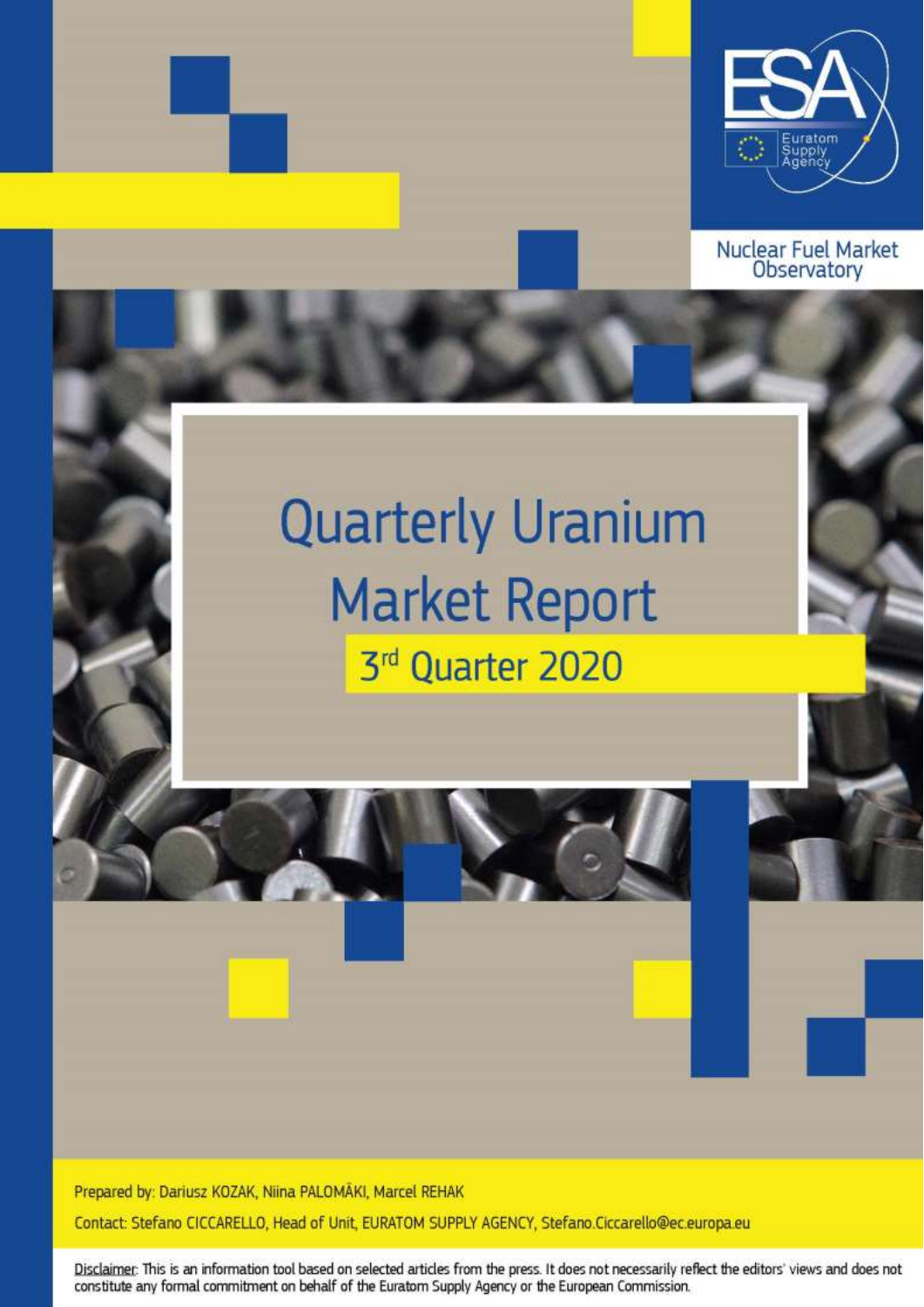# **International and EU developments**

**Joint Research Centre (JRC)** of the European Commission **plans to assess inclusion of nuclear energy into**  sustainable finance taxonomy. Nuclear energy being qualified as a "green" energy technology under the taxonomy is an ongoing debate hopefully ending in 2021 with a report of JRC.

**NEA** of the OECD published a report "**Unlocking Reductions in the Construction Costs of Nuclear**: A Practical Guide for Stakeholders". According to NEA, the report "identifies longer ‑term cost reduction opportunities associated with the harmonisation of codes and standards and licensing regimes and explores the risk allocation schemes and mitigation priorities at the outset of well ‑performing financing frameworks for new nuclear that require a concerted effort among government, industry and the society as a whole."

**Euratom Supply Agency** published in September its **2019 Annual Report** informing, amongst others, that the European utilities received 12,835 tU in 2019. 19.8% came from Russia, 19.5% from Kazakhstan, 15.3% from Niger, 14.4% from Australia and 11.6% from Canada. The report as well provides information about increase of long -term uranium prices (8%), drop of volumes of fuel loaded in reactors (4%), decrease of inventory held by utilities (6%) and a descending tendency of future requirements to 2039 (in regard to natural uranium and SWU).

**IAEA** published an insight entitled "**COVID -19 and Low Carbon Electricity: Lessons for the Future"** informing that the coronavirus pandemic has completely transformed the operation of power systems in the world and performance of nuclear power during these times demonstrated how it can support a resilient, clean energy system.

The **European Union and India signed a Civil Nuclear Cooperation Agreement** on research and development cooperation in the use of atomic energy focusing on, amongst others, the application of nuclear energy in agriculture, healthcare and industry, radioactive waste management, fusion, safety and security .

The **European Union** decided in July to **allocate 1.045 billion EUR for nuclear safety and decommissioning of nuclear installations**. Along with the EU`s own installations, the funding is foreseen for decommissioning of NPP`s in Bulgaria, Lithuania and Slovakia.

**[World Nuclear Performance Report 2020](https://urldefense.com/v3/__http:/WNA.informz.ca/z/cjUucD9taT0xMjE5MTU4JnA9MSZ1PTkxMjkwODkxMSZsaT0yMDA0MTIxMw/index.html__;!!DOxrgLBm!TdtQLVeyyX4NAn1V_MAcV-iPYr3CjGXQedzoWphZ5BrOtmqRVaCdVZNLHI3ONkTm2Tz1RRc-$) by WNA** stated that nuclear reactors generated a total 2657 TWh of electricity in 2019, increase from 2563 TWh in 2018 marking the seventh successive year rise. The report informs about power generation and construction achievements in 2019 and brings case studies related to different nuclear topics.

**WNA Board appointed Dr Sama Bilbao y León as Director General** replacing departing Agneta Rising.

**IAEA** published the **40th edition of Energy, Electricity and Nuclear Power Estimates for the Period up to 2050**. The publication, according to the IAEA "contains estimates of energy, electricity and nuclear power trends up to the year 2050. Compared with the previous year's global projections, the 2020 projections are largely unchanged, although revisions were made at the regional level. Relative to a global nuclear electrical generating capacity of 392 GWe in 2019, the low case projections indicate a decrease of about 7%, to 363 GWe, by 2050. In the high case, an increase of about 82%, to 715 GWe, is expected by 2050."

**TerraPower and Centrus Energy** have submitted a proposal to the US Department of Energy's Advanced Reactor Demonstration Program to "establish commercial-scale, domestic production capabilities for high-assay, low**enriched uranium"**. This would be needed to fuel many next -generation reactor designs, including the recently announced Natrium Power Storage System designed by TerraPower and GE Hitachi Nuclear Energy.

## **Developments in the Member States**

#### **BELGIUM:**

Heatwaves and coronavirus pandemic caused **reduction in nuclear power production down to one third of country's electricity in Belgium** in the period June to August, compared to the same period in 2019.

New **Belgian government** has committed to the previously **agreed nuclear phase -out by 2025**. However the possibility of a life extension for two nuclear power plants has been kept open, with a final decision by November 2021 based on an assessment of the actual country`s security of supply.

#### **CZECHIA:**

**Czech government and CEZ signed agreements for construction of a new 1200MW unit at Dukovany NPP .** The Czech government offered to extend a loan covering 70% of the construction costs for the unit and proposed to sign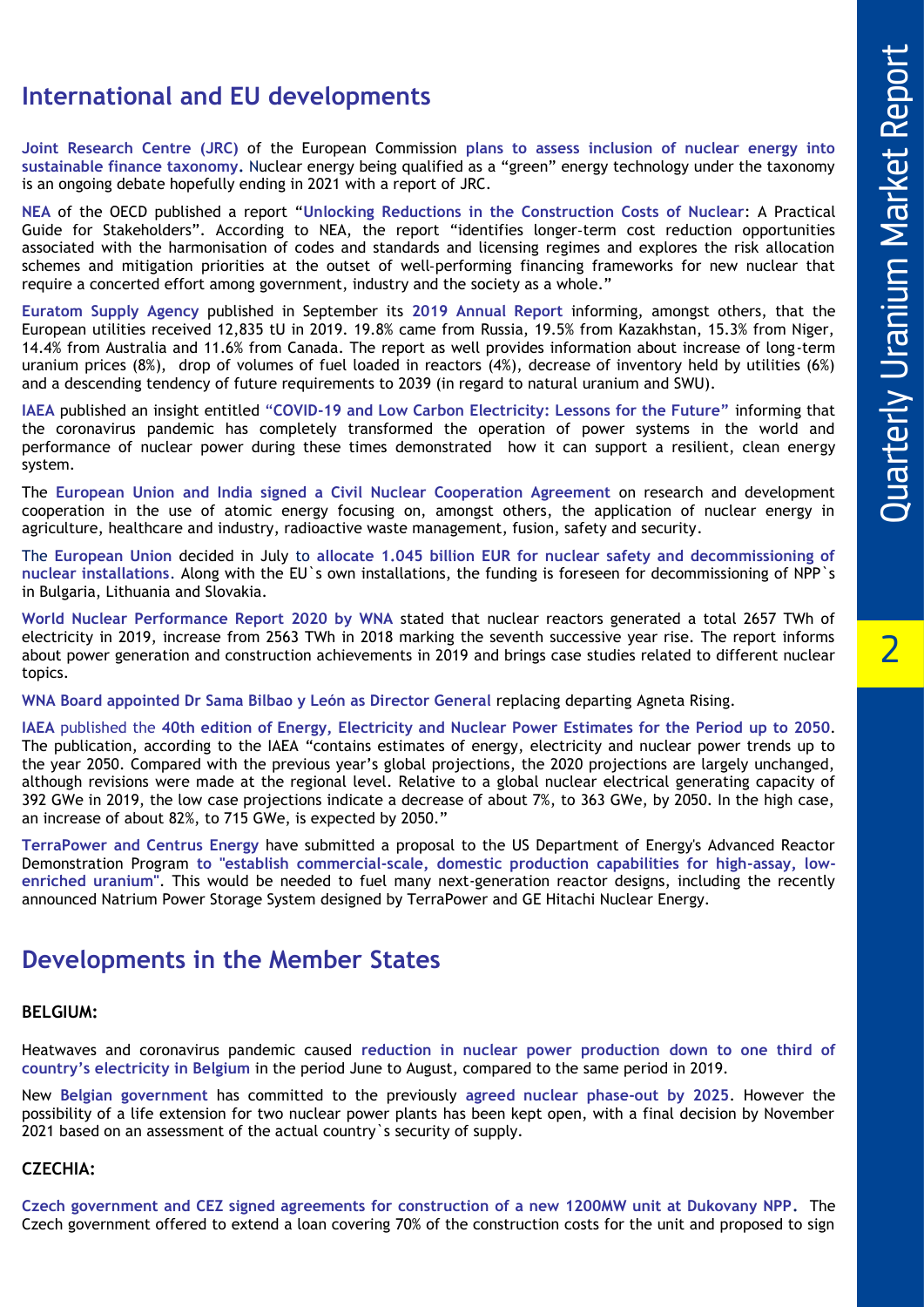a power offtake agreement with CEZ for at least 30 years for all the electricity produced after the start of the operation.

Unit 1 of Temelin NPP received a permit for another 10-year operation. According to the State Office for Nuclear Safety "Neither the evaluation or inspections revealed any facts that would prevent issuance of the permit". CEZ already begun preparations for the application for a further 10 -year permit for Temelin -2.

#### **FRANCE:**

**EDF** informed that the **emergency diesel generators became operational** at all France's 900 -MW reactors, thus fulfilling the requirement of French nuclear regulator ASN after the Fukushima accident.

#### **HUNGARY:**

**Paks II submitted the application for final construction license** for its two new VVER1200 units with a view to pour first concrete in 2021.

#### **LITHUANIA :**

**Lithuanian Prime Minister sent a letter to the European Commission asking it to stop the Ostravets nuclear power plant in Belarus from starting operations.** He asked the Commission to send a clear political signal that electricity from Ostravets would not be allowed on the European market and he underlined that the current situation is at "a critical stage" when it was still not too late to prevent a negative impact from the plant's operation. Lithuania has long opposed Ostravets, clearly saying that the two Russian VVER -1200 reactors are not being built in line with safety standards. The first 1,200 -MW unit was undergoing hot testing in the third quarter of 2020.

#### **NETHERLANDS:**

**The Dutch Government published a report** by a consultancy company ENCO on **the potential role of nuclear in its future energy mix**, to be followed by a market consultation, assessing commercial interest in nuclear developments in the country.

#### **POLAND:**

In September **Poland's** Climate Ministry presented an **update to its standing Energy Strategy by 2040** . Poland plans to invest 33.7 billion EUR to build its first nuclear power plants, with 6 -9 GWe of capacity. The first 1 -1.6 GWe facility would be up and running by 2033.

#### **ROMANIA:**

**Romania launched a tender to update the feasibility study of completion of Cernavoda 3 &4 units.** The feasibility study should also include an analysis considering completion of the unit 3 only.

#### **SLOVAKIA:**

**Slovenske Elektrarne** plans **to uprate Mochovce 1 & 2 to a total of 1000MWe** via efficiency upgrades, foreseeing the completion of works in 2021.

Slovak ministry of Economy informed of its **expectations** for **Mochovce -3 reactor to start in 2021**, followed by Mochovce 4 two years later.

#### **SPAIN:**

In July **Spanish government approved the life extension of Almaraz and Vandellos NPPs.** The operation was extended as follows: Almaraz 1 until 2027, Almaraz 2 until 2028 and Vandellos 2 until 2030. In August **Berkeley Energia was granted land use permit for construction of Salamanca uranium project,** from the Municipality of Retortillo.

#### **SWEDEN:**

Sweden decided in June that the **state will become responsible for the safety of final spent fuel repository** in Forsmark once SKB will have fulfilled its mission. Its spent fuel and high -level waste storage facility and repository for low and medium level waste received an authorization to operate until 2028.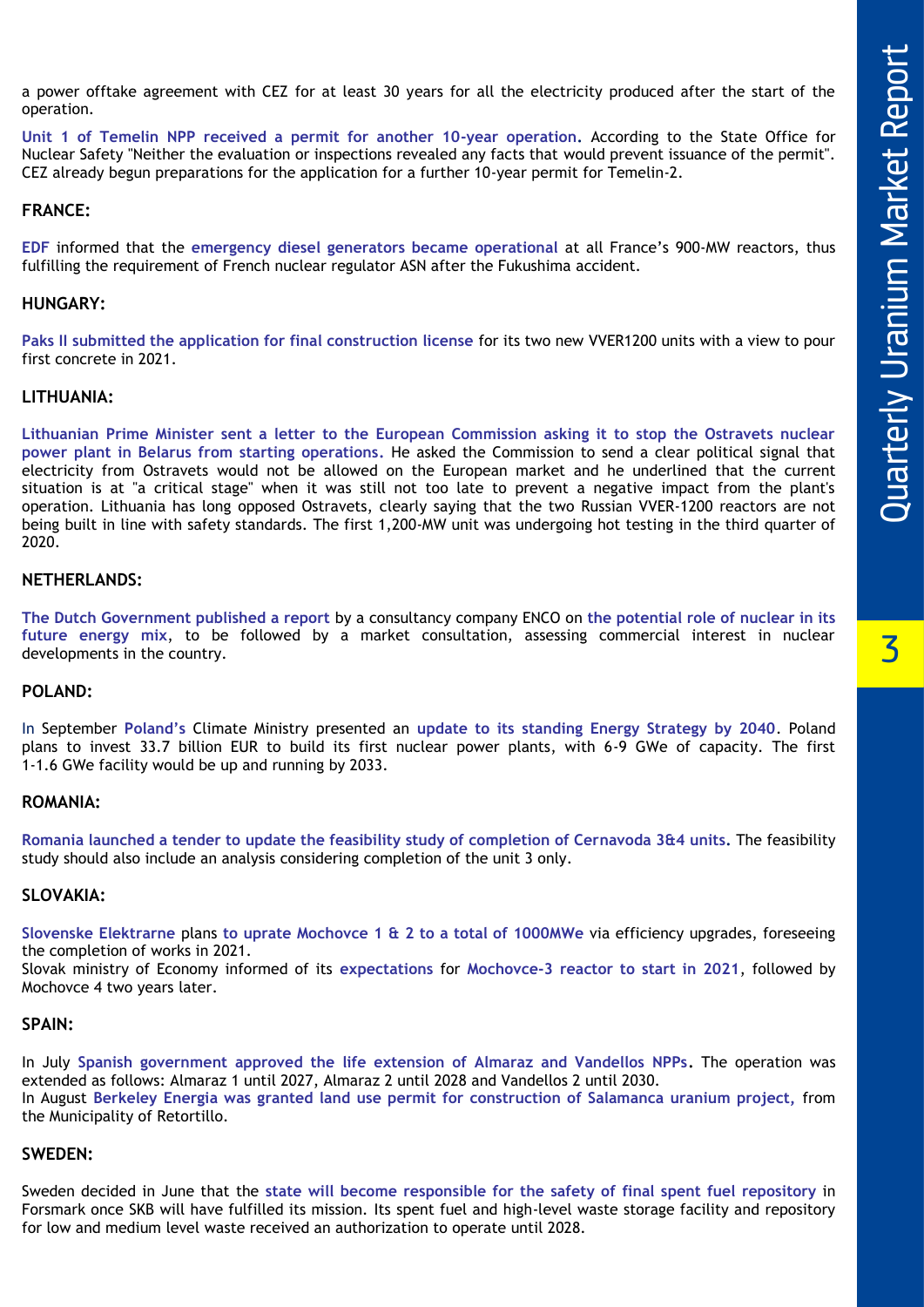$\blacktriangle$ 

#### **UNITED KINGDOM:**

**UK government awarded £40 million to support advanced nuclear technology development** with a major part of the funding allotted to the Advanced Modular Reactor (AMR) projects.

**Hitachi decided to abandon Wylfa Newydd NPP project** after the UK government failed to develop a funding model for the plant that the company would find satisfactory.

**EU Court of Justice dismissed a case brought by Austria to block construction of Hinkley Point C NPP.** It found the UK government's plans to subsidize development of a new nuclear power plant in line with EU state aid and environmental law.

### **… and worldwide**

#### **CHINA:**

**China forbids export of Generation III & IV nuclear reactors -** it listed the technology in its "Catalogue of China's Export Prohibited and Restricted Technologies". China considers these to be "dual -use technologies" under export control management.

**State Power Investment Corporation of China officially launched the CAP1400 reactor design**. The 1400 MWe design is an enlarged version of the AP1000 pressurised water reactor developed from the Westinghouse original.

#### **JAPAN:**

**JNFL again delays completion of Rokkasho reprocessing plant - to 2022.**

#### **KAZAKHSTAN:**

**USA and Kazkhstan completed a join effort to downblend Kazakh HEU fuel** from IGR research reactor by removal and downblending of the last 2.9 kilograms of unirradiated HEU fuel.

#### **RUSSIA:**

**Rosenergoatom** informed of its plans for **new reactors in Leningrad and Smolensk regions.** The new VVER -1200 and/or VVER -TOI units will **replace** the units with RBMK -1000 reactors reaching the end of their lifetime.

#### **UNITED ARAB EMIRATES:**

1400MW **Barakah -1, the first of four units was** connected **to the electricity grid**. Before going into full operation testing regime will last several months.

#### **USA:**

The **U.S. House of Representatives Appropriations Committee** unveiled the draft Fiscal Year 2021 Energy and Water Development and Related Agencies funding bill, which funds the Department of Energy and other related agency programs. It **refused to provide the requested \$150 million for creation of a uranium reserve** due to "concerns about the lack of justification for a reserve and potential market implications of establishing a reserve for commercial purposes".

The **US Nuclear Regulatory Commission issued a standard design approval to NuScale Power**, **for its small modular reactor**. This allows the design to be referenced in construction applications, operating and manufacturing licences and permits in the USA.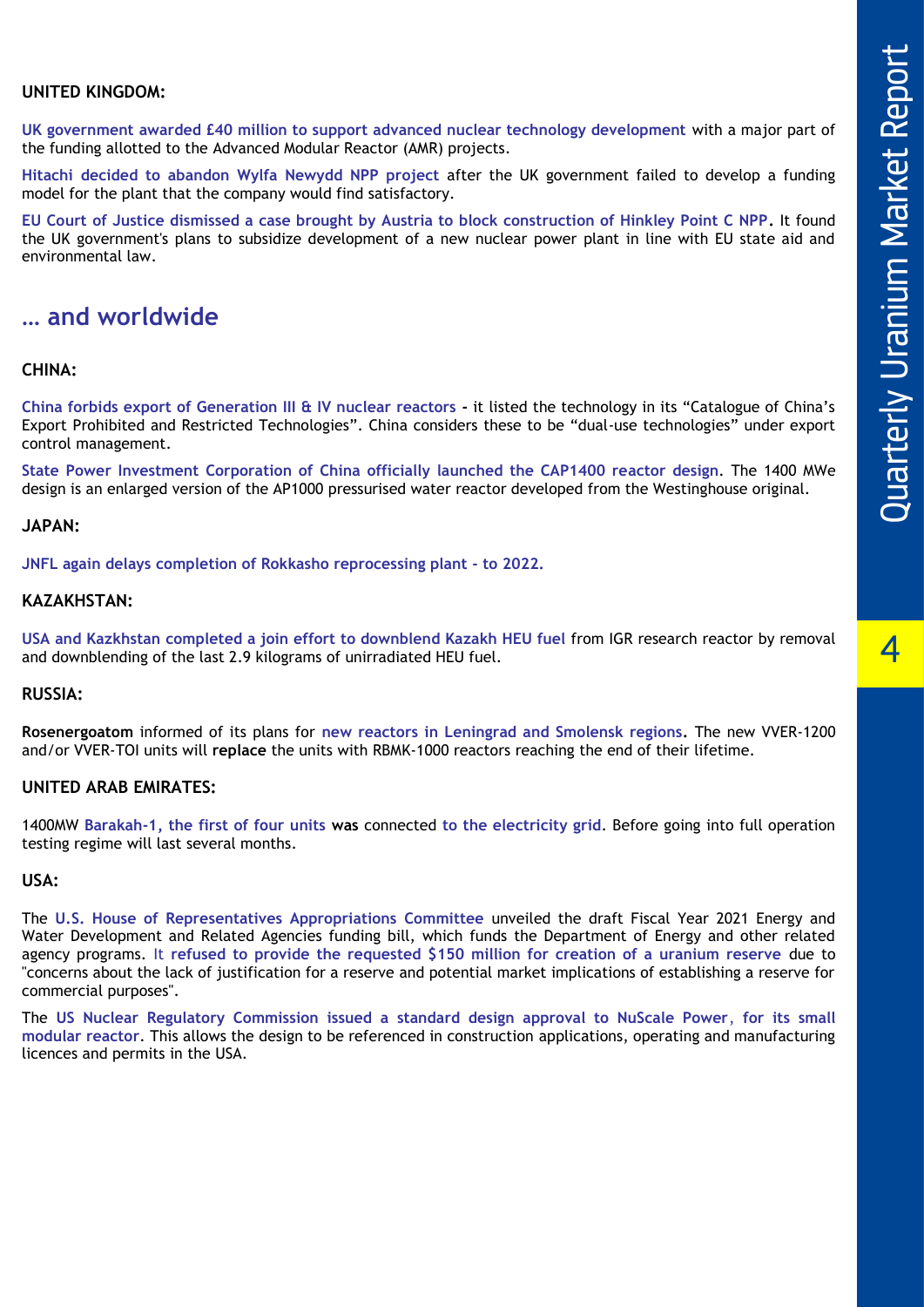5

# **Uranium production**

**Kazatomprom** informed of its intention **to produce 20% less uranium in 2021 and 2022** than the limits set in Kazakhstan 's subsoil contracts. Amounts foreseen are between 22,000 mtU and 22,500 mtU. The decision comes as a consequence of oversupplied market.

**Brazil intends to resume uranium mining at Engenho**, according to the state company INB. The company expects to produce 38.6 mtU in 2020, 109 mtU in 2021 and 260 mtU in 2022. **Brazil also plans a new uranium -phosphate extraction plant in Santa Quitéria.** The deposit in the interior of the state of Ceará is the largest discovered uranium reserve in Brazil. An estimated 142,200 tonnes of uranium is intermixed with phosphates.

## **Uranium prices** 1

The UX monthly spot uranium price decreased by almost 9% comparing quarter to quarter and, at the end of September, it accounted for USD 29.75/lb  $U_3O_8$ . It was up by almost 16% in an annual comparison.

The UX long term uranium price accounted for USD 33.00/lb U<sub>3</sub>O<sub>8</sub> at the end of September which is more than 3% up when compared quarter to quarter and more than 3% up in an annual comparison.



<sup>1</sup> *The market price information in the chapters: Uranium prices, Conversion and Enrichment is provided with permission of the Ux Consulting Company, LLC (UxC) [www.uxc.com](http://www.uxc.com/) . UxC does not bear any legal liability for the use of these data .*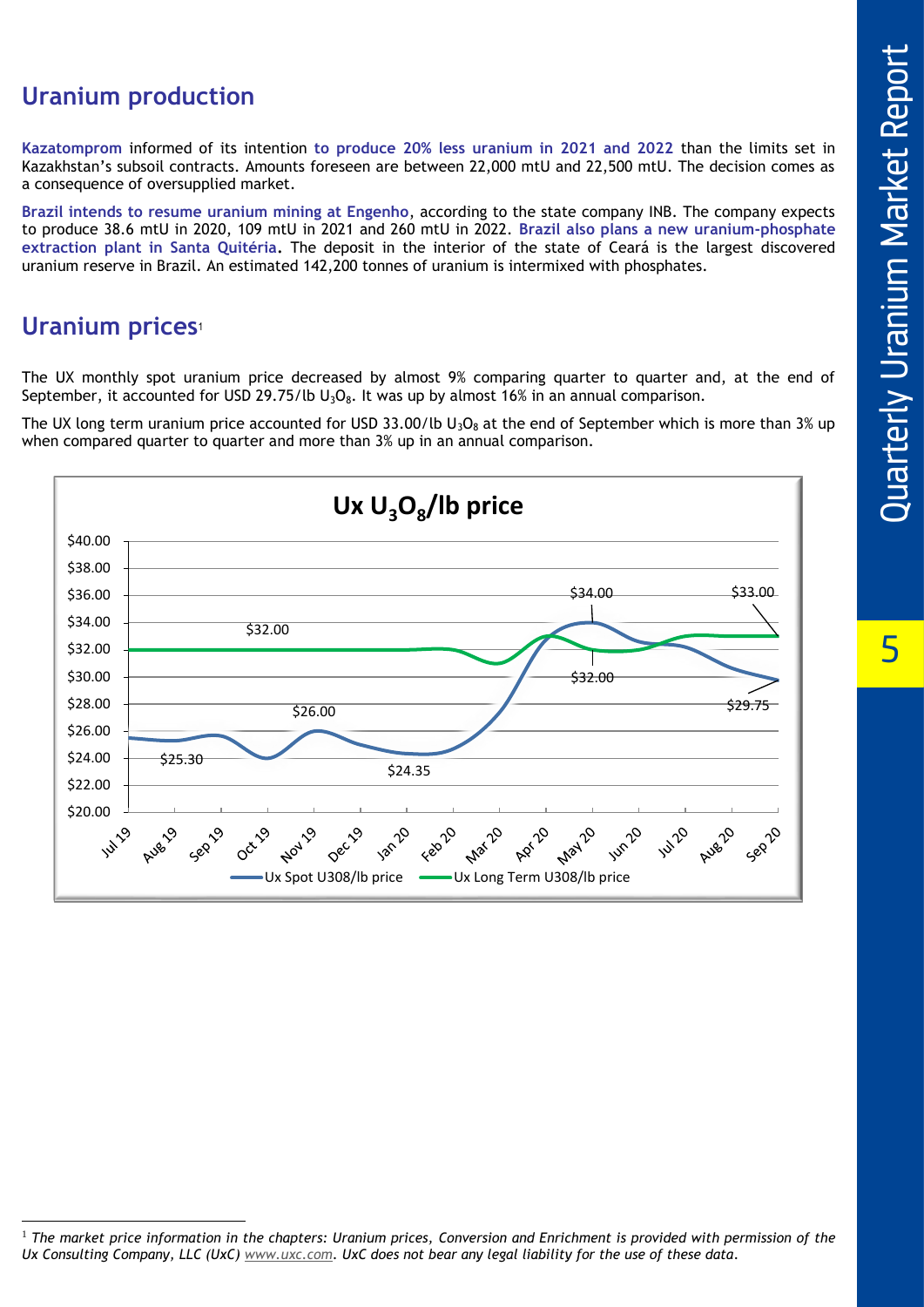## **Conversion**

Spot conversion price in the European Union dropped by 13% and in North America by 5% compared to the previous quarter and amounted to USD 19.25/kg in the EU and 21.00 /kg in North America at the end of September. In an annual comparison, they decreased by 4% in the European Union and increased by 4% in North America.

UX long term conversion prices amounted to USD 17.75/kg in the EU and in North America, which means no change in the European Union and 1% decrease in North America, when compared to the previous quarter. They increased by 1% in the European Union and stayed at the same level in North America in an annual comparison.



**TVEL plans to extend its DUF<sup>6</sup> capacity**, intending to build a new facility at the Urals Electro-chemical Plant. The facility would utilizes DUF<sub>6</sub> technology provided by France's Orano to convert the DUF<sub>6</sub> into more stable uranium oxide through a defluorination process.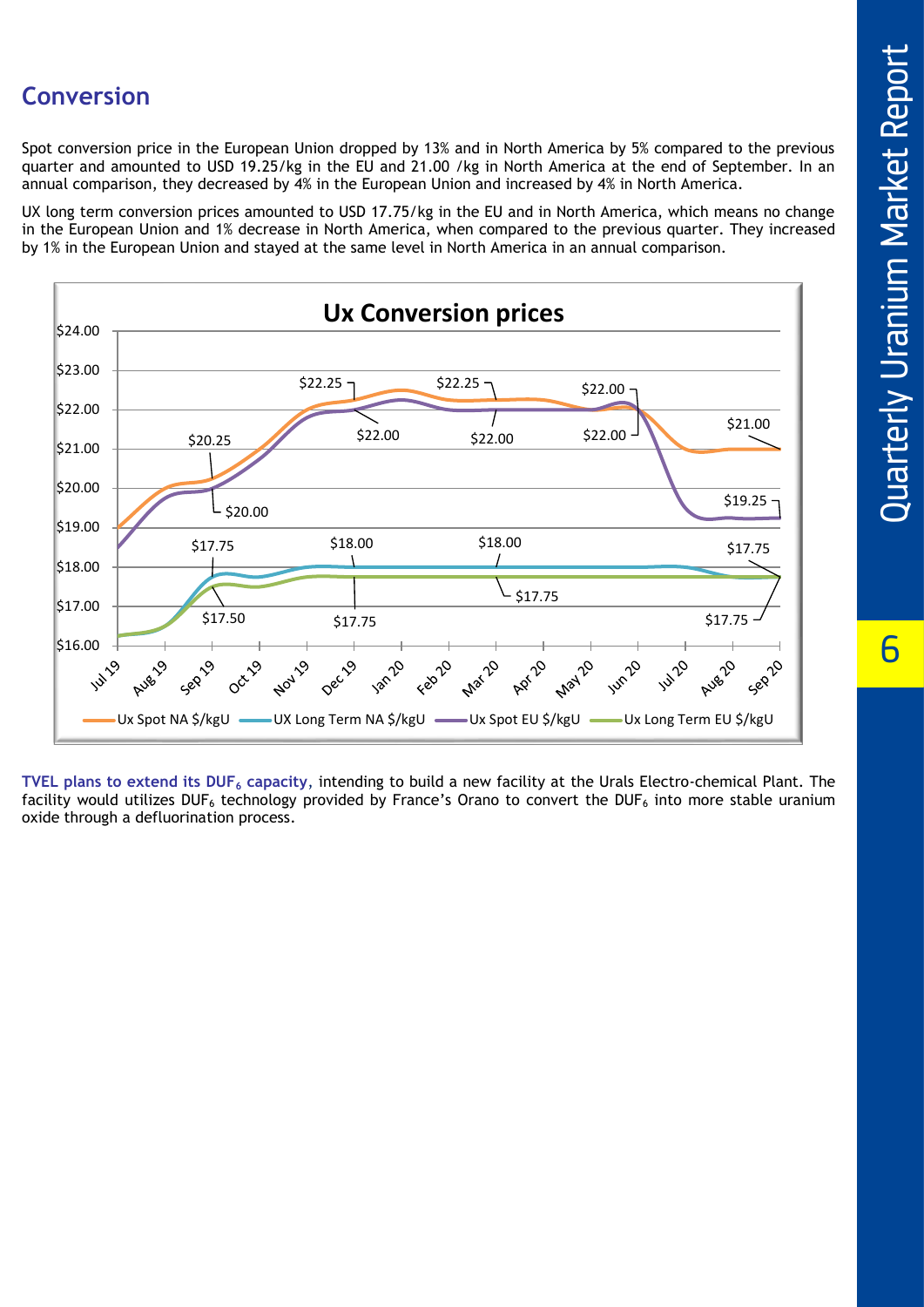## **Enrichment**

At the end of September 2020, the UX spot SWU price amounted to USD 49.50 per SWU and it increased by more than 4% compared to the previous quarter. It was up by almost 8% in an annual comparison.

The UX long term SWU price amounted to USD 53.00 and it increased by 5% compared to the previous quarter and by more than 10% compared to the same quarter of 2019.



**TVEL informed it installed and started operating new centrifuges** (the latest generation 9+) at JSC Electrochemical Plant (ECP) in Zelenogorsk, Russia. Another batch of generation 9+ cascades is planned to be installed and begin operation by the end of 2020.

## **Fuel fabrication**

**Westinghouse and Energoatom signed a contract for the supply of fuel assemblies** for the two 440MWe units of Rovno NPP. The parties also signed a letter of intent regarding exploring localising fuel assembly component production.

Rosatom informed that **Siberian Chemical Combine belonging to TVEL will develop a new uranium -plutonium REMIX (regenerated mixture) fuel fabrication facility** for VVER -1000 reactors. REMIX fuel fabrication will be done in cooperation with the Mining and Chemical Combine in Zheleznogorsk. The project is planned for completion by 2023.

In September **Westinghouse Electric Co. and ENUSA Industrias Avanzadas announced the installation of EnCore Fuel** at Doel Unit 4 nuclear power plant in Belgium. This installation is the first insertion of accident tolerant EnCore Fuel rod assemblies in Europe, and the second insertion into a commercial nuclear power plant worldwide.

## **Nuclear medicine**

The **Central Design and Technological Institute in Russia started work on plans to build Russia's first radiopharmaceuticals manufacturing facility .** The plant is to be built at the site of Karpov Physical -Chemical Research Institute in Obninsk, which is in the Kaluga region. Its launch is scheduled for 2024.